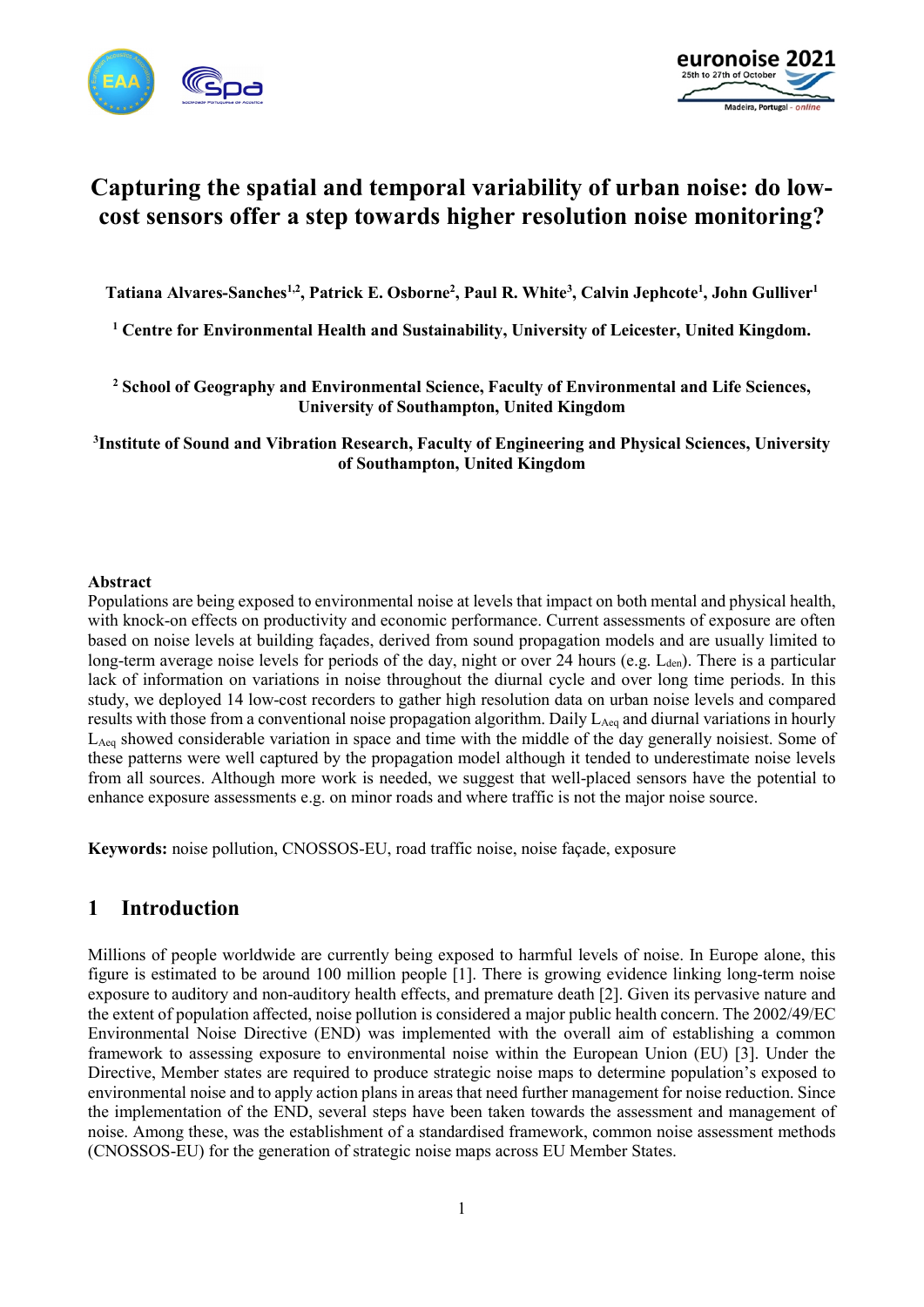

Noise mapping is undoubtedly a crucial tool in epidemiological studies, to visualise and determine who is being exposed to harmful levels of noise pollution. However, the way these strategic noise maps are produced might be underestimating noise levels at the building facades, and therefore the percentage of people being exposed. This is mainly because the methods used to calculate and assess noise levels at the building facades are based on sound propagation algorithms, heavily driven by annual traffic flows, the assumed primary source of noise. Underestimation might result from the lack of traffic counts in residential areas, or the prevalence of source noise other than traffic. Health study models are only as good as the data used to derive them, and yet limited work has been done on the total noise levels from all sources measured at buildings. There is a particular lack of information on variations in noise throughout the diurnal cycle and over longer time periods, and how these affect people. This emphasizes the need to investigate the benefit of using sensors capable of capturing noise from all sources, alongside noise propagation models.

In this study, we deployed 14 low-cost noise sensors across the city of Southampton, UK, to gather high temporal resolution data on variations in urban noise levels, and compared the results with a version of the CNOSSOS-EU noise modelling framework [3,4] and an alternative model[5]. We were motivated by considering the feasibility of improving exposure assessment at the façades of the buildings, by combining low-cost sensor data with the outputs from a CNOSSOS-EU noise model. This may be especially important at locations where temporal variability in noise cannot be captured by noise propagation models due to the poor availability of traffic flow data (e.g. in residential areas), and where the main source of noise is not traffic related. Although traffic is often the major source of noise within urban environments, especially along major roads and centres of activity, urban noise results from the combination of a multitude of sounds and noises from sources other than traffic

## **2 Methods**

The AudioMoth [6] is a low-cost, open-source acoustic monitoring device, originally designed for monitoring wildlife. It uses a EFM32 Gecko processor, analog MEMS microphone and pre-amplifier with adjustable gain to record audio from 8000 to 384,000 samples per second onto micro SD card. Prices start at around £53 each and therefore offer potential for creating a network of audio samplers to be used as the basis for estimating spatially distributed sound energy levels. In this study, AudioMoth recorders were programmed to gather 60 second samples of acoustic data every 10 minutes from 9 May 2020 to 31 October 2020, either on or near the facades of 14 dwellings in the city of Southampton, UK. The devices used a sampling rate of 48 kHz, 16-bit depth and saved data as uncompressed wav files on SD cards. Data were collected every day except when batteries and SD cards were changed or the devices failed (due to water damage). The devices were calibrated using pure tones in deci-decades from 100 Hz to 19.95 kHz against a Brüel & Kjær Class 1 sound level meter (type 2250) in the anechoic chamber at the University of Southampton. Using the calibration data, finite impulse response filters were developed to correct the frequency responses before passing through Fast Fourier Transforms to extract A-weighted sound pressure levels (dBA).

To remove contamination due to wind and rain, recording times were matched against imputed meteorological data from two weather stations (src\_id 25727 from MIDAS <https://catalogue.ceda.ac.uk/uuid/dbd451271eb04662beade68da43546e1> and "Southampton Weather" from [https://wow.metoffice.gov.uk/\)](https://wow.metoffice.gov.uk/). Any recordings made when average wind speed exceeded 5 ms<sup>-1</sup> or when rain was detected at either station were removed from analysis. The processed 60-second dBA (hereafter, "instantaneous") readings were binned into hours and the means calculated using logarithmic averaging. This process corrected for differences in sampling intensity caused by the removal of samples due to poor weather. This baseline dataset (hourly  $L_{Aeq}$ ) was then used to calculate the standard acoustic measures  $L_{day}$ , Levening,  $L_{night}$ , L<sub>A16</sub> and L<sub>den</sub>. To provide an indication of data variability within hourly L<sub>Aeq</sub> values, we calculated 95% interquantile ranges from the raw data available for each hour. For simplicity, consideration is limited here to  $L_{Aeq}$ measures over various time periods, although other metrics could easily be derived from the wav recordings and may be more appropriate for spatio-temporal analysis. Using  $L_{Aeq}$  is advantageous because it is often the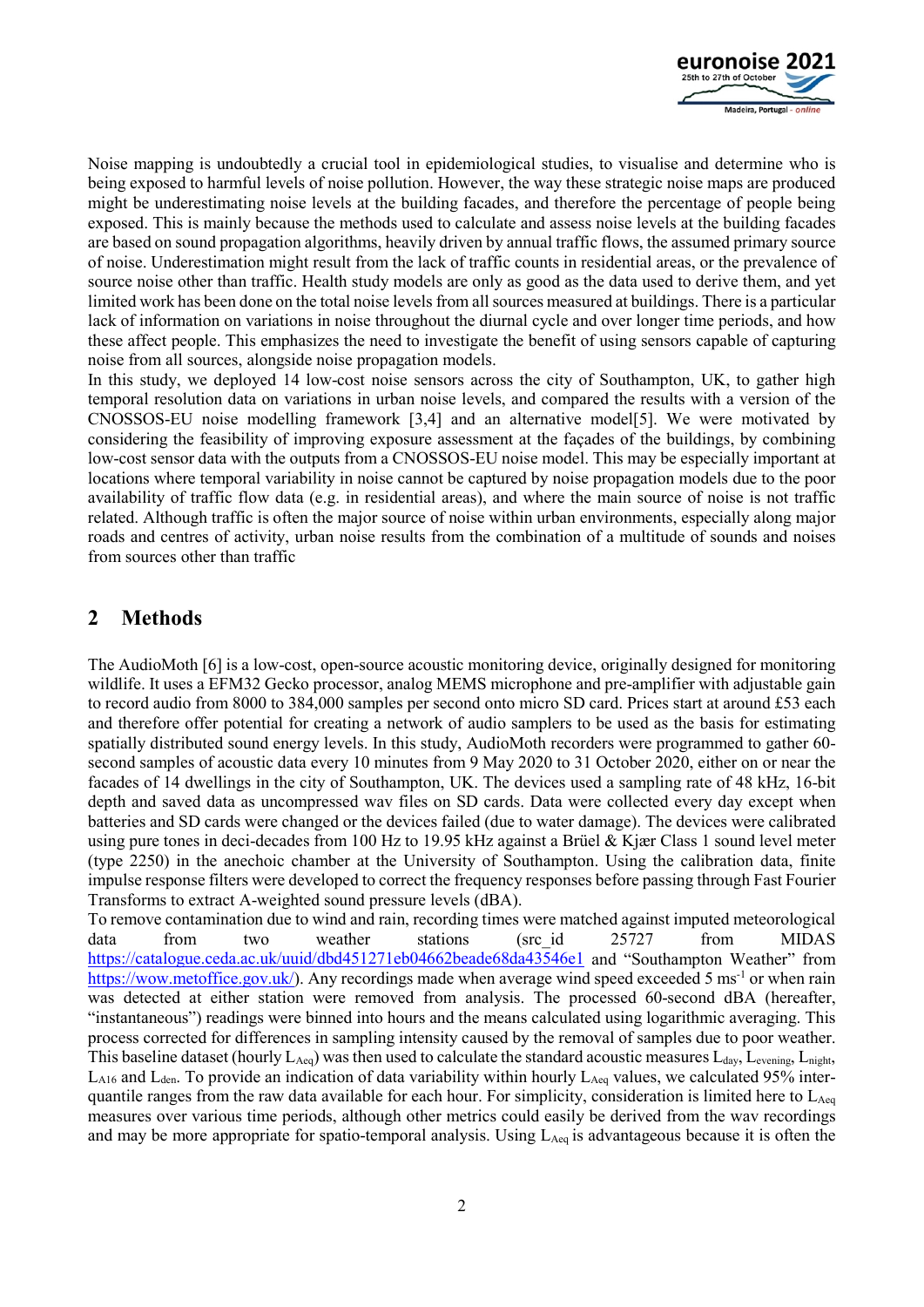

only metric type output from noise propagation models and this facilitates comparison between measured and modelled noise levels.

Modelled road-transport noise estimates were calculated in accordance to the 'Common framework for noise assessment methods' (CNOSSOS-EU) framework, developed by the European Commission (2002/49/EC). Annual Average Daily Traffic (AADT) counts and traffic speeds enter the model, along with information relating to the surface roughness of land cover, building heights, wind profiles and average temperatures in 2020. Topological information was derived from the Ordnance Survey (OS) MasterMap product, and hourly meteorological information at three stations within 30 km of Southampton city centre were accessed from the National Oceanic and Atmospheric Administration (NOAA) Integrated Surface Database. AADT counts by vehicle class for the entire UK road network in 2013 [7], were locally scaled to 2020 levels using the Department for Transport road traffic statistics at 46 sites across Southampton. CNOSSOS-EU model algorithms were implemented in PostgreSQL, following the protocol described in Morley *et al.* [4]. L<sub>day</sub> was also extracted from a land-use regression type machine-learning model [5] for comparison.

#### **3 Results**

In total, 261,182 sound recordings were made which reduced to 173,325 for analysis after matching with the weather data (i.e. about one third were removed due to wind and rain). The instantaneous dBA measurements ranged from 32.2 to 85.0 dBA, with an average of 50.0 dBA. The lower value probably reflects the floor level of the AudioMoth as deployed, since the lower measurement limit in the anechoic chamber was estimated as 33.0 dBA from the calibration data. Hourly  $L_{\text{Aeq}}$  ranged from 37.3 to 71.0 dBA, with an average of 54.0 dBA. As the data were gathered during 2020 when the city was in lockdown due to the coronavirus pandemic, we ran simple regressions to check for long-term trends in daily  $L_{\text{Aeg}}$  and therefore whether combining the data across months would be safe. Significant trends were detected at only half the sites (Table 1) and changes were negative at three and positive at four locations. Among the sites with significant trends over longer runs of data (>150 days), changes were <4 dBA. We therefore do not consider it problematic to combine the data across months for the analyses here.

| OIGIIIIICAIICE IEVEIS.<br>$V \sim 0.03$<br>$\nu$ - $\nu$ . $\nu$ .<br>.u~v.vv |            |            |          |           |                 |  |  |  |  |  |  |
|-------------------------------------------------------------------------------|------------|------------|----------|-----------|-----------------|--|--|--|--|--|--|
| Site                                                                          | Start date | End date   | Days     | Linear    | dBA change over |  |  |  |  |  |  |
|                                                                               |            |            | deployed | trend     | deployment      |  |  |  |  |  |  |
| A                                                                             | 13/05/2020 | 20/06/2020 | 38       | <b>NS</b> |                 |  |  |  |  |  |  |
| B                                                                             | 10/05/2020 | 31/10/2020 | 174      | NS        |                 |  |  |  |  |  |  |
| $\mathsf{C}$                                                                  | 12/05/2020 | 28/06/2020 | 47       | *         | $-5.0$          |  |  |  |  |  |  |
| D                                                                             | 10/05/2020 | 31/10/2020 | 174      | ***       | $-3.4$          |  |  |  |  |  |  |
| E                                                                             | 10/05/2020 | 31/10/2020 | 174      | *         | $-2.8$          |  |  |  |  |  |  |
| F                                                                             | 17/06/2020 | 31/10/2020 | 136      | ***       | 4.3             |  |  |  |  |  |  |
| G                                                                             | 11/05/2020 | 31/10/2020 | 173      | ***       | 2.7             |  |  |  |  |  |  |
| H                                                                             | 17/05/2020 | 31/10/2020 | 167      | NS        |                 |  |  |  |  |  |  |
| I                                                                             | 16/05/2020 | 31/10/2020 | 168      | <b>NS</b> |                 |  |  |  |  |  |  |
| J                                                                             | 11/05/2020 | 18/06/2020 | 38       | <b>NS</b> |                 |  |  |  |  |  |  |
| K                                                                             | 13/05/2020 | 31/10/2020 | 171      | ***       | 3.7             |  |  |  |  |  |  |
| L                                                                             | 11/05/2020 | 31/10/2020 | 173      | $\ast$    | $-2.6$          |  |  |  |  |  |  |
| M                                                                             | 11/06/2020 | 18/06/2020 | 7        | NS        |                 |  |  |  |  |  |  |
| N                                                                             | 09/05/2020 | 31/10/2020 | 175      | <b>NS</b> |                 |  |  |  |  |  |  |

Table 1. Linear trends in daily  $L_{Aeq}$  over the period of deployment. Significance levels:  $*\times 0.05$ ,  $*\times n< 0.01$ ,  $*\times n< 0.001$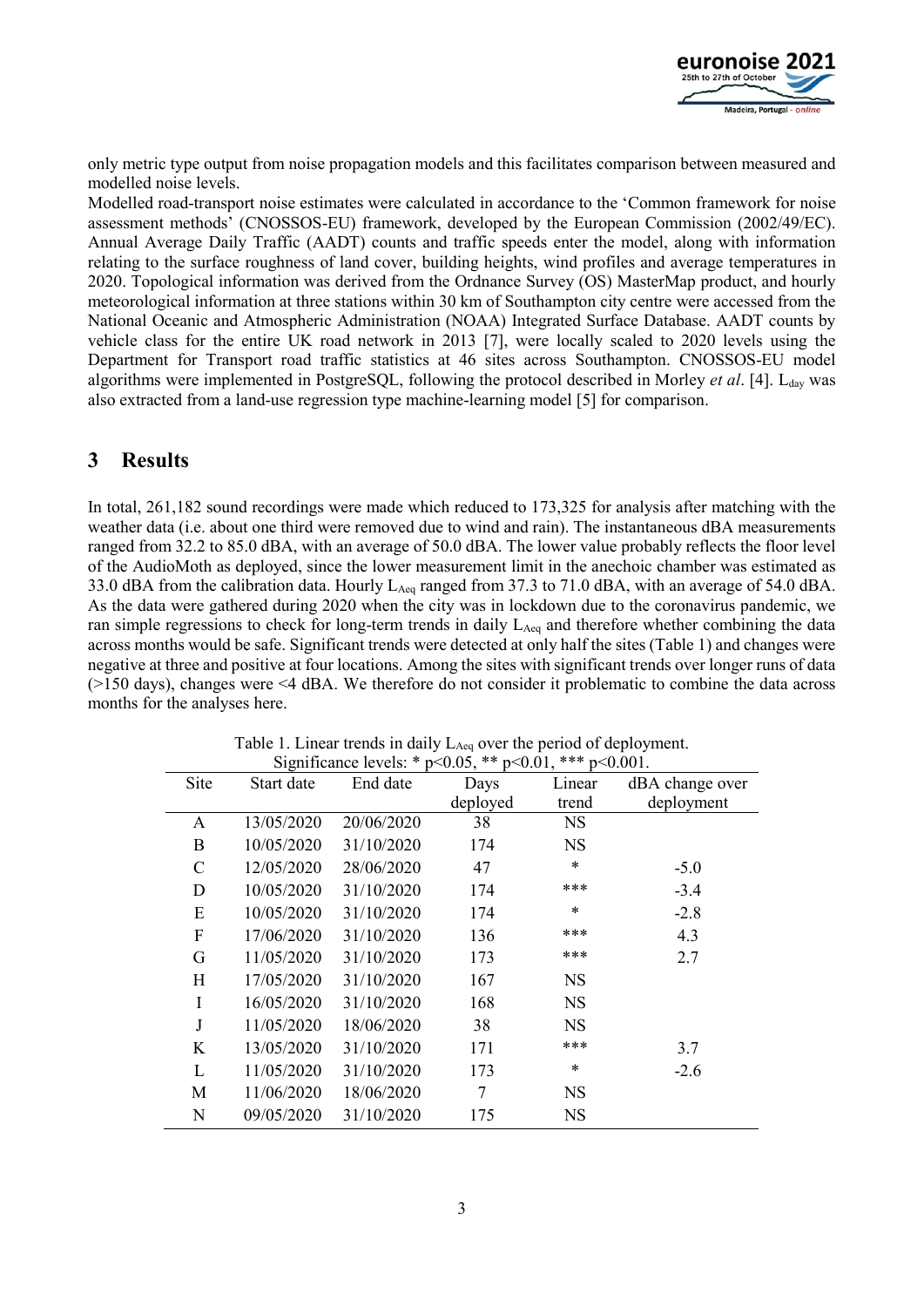

Plots of daily L<sub>Aeq</sub> across the days of the week (Fig. 1) showed considerable variation both spatially and temporally. Apart from the obvious difference that some sites were noisier than others, the degree of variation between days also differed among sites with some (e.g. A and K) showing little difference and others (E, L and M) suggesting a weekend effect. Propagation models usually do not consider weekend differences. The vertical bars in Fig. 1 also indicate differences between  $L_{Aeq}$  on individual days of 20 dBA or more, suggesting potentially marked variations in exposure and annoyance.



Figure 1. Variations in daily L<sub>Aeq</sub> with day of the week (Monday = day 1) across the 14 sites. The vertical dotted lines show the 95% interquantile ranges of the data values.

Diurnal variations in hourly LAeq noise levels differed strongly among sites (Fig. 2), although all suggested at least some tendency for the middle of the day to be the noisiest time. However, the patterns of variability indicated various groupings across the city, such as the broad plateau at sites A, G and K, contrasting with the sharper peaks at C and E. Some of these patterns were captured remarkably well by the CNOSSOS-EU model (e.g. A, B, D, G, H, I and K) although the elevation of the lines (dashed red v. solid black) frequently differed with the CNOSSOS-EU model usually underestimating the noise levels. There was also marked variation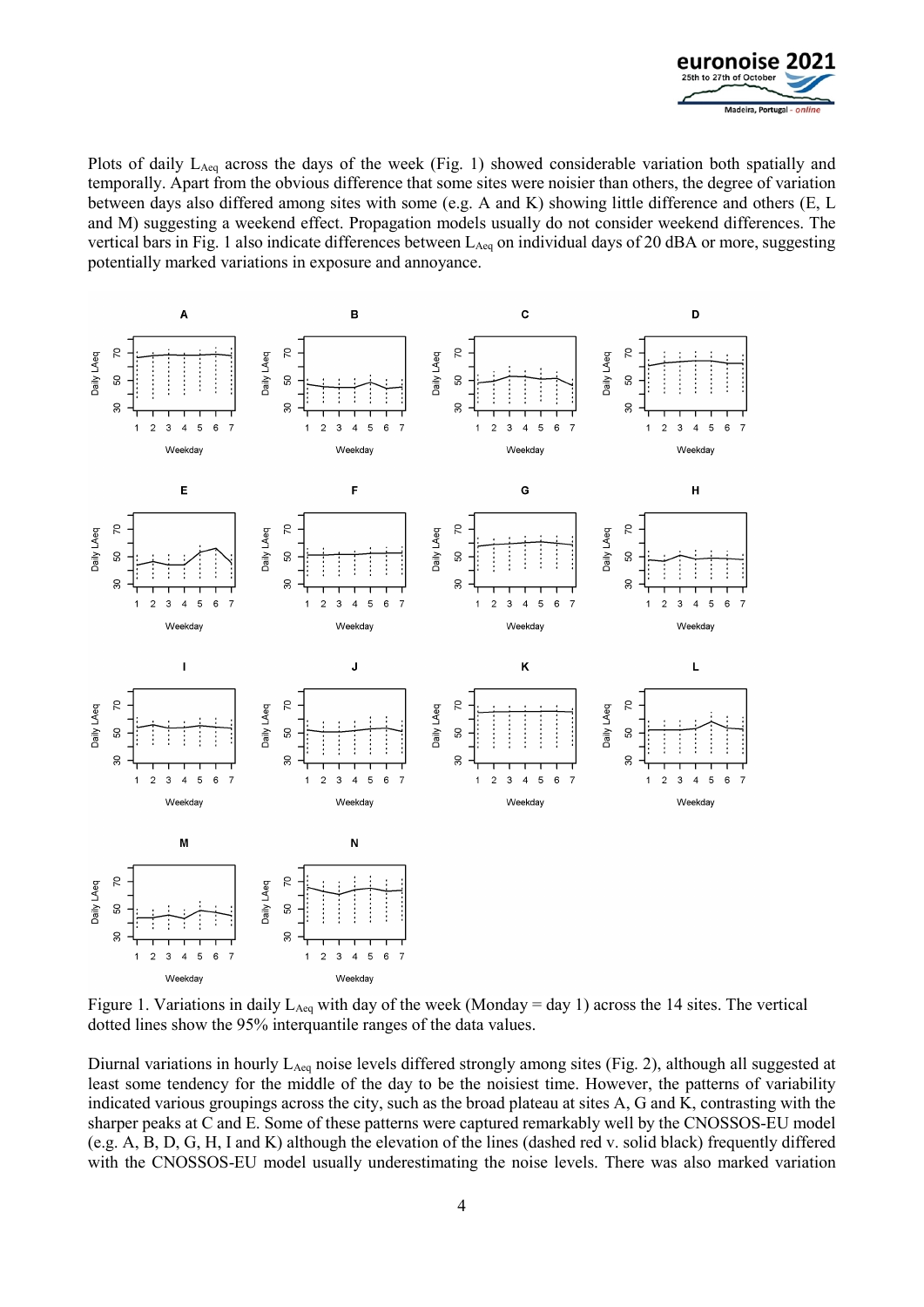

within individual hours across the sites. For example, whereas sites A, K and N showed the greatest variation at night-time, the middle of the day was more variable at sites C and L. The overall impression from Fig. 2 is that many sites displayed hourly LAeq levels above the thresholds recommended by WHO [8] at least some of the time.



Figure 2. Variations in hourly L<sub>Aeq</sub> among the 14 sites (solid black line) with the vertical dotted lines show the 95% interquantile ranges of the data values. The dashed red line shows the output from the CNOSSOS-EU model.

Among all the noise metrics examined, the field values exceeded the modelled values with bias typically between 7 and 11 dBA (Table 2). This strongly suggests that in this city, propagation models based on traffic counts markedly underestimate noise levels from all sources (see Conclusions for possible explanations). The machine-learning model [5] showed a smaller difference than the CNOSSOS-EU model [4] from the sensor data, slightly overestimating  $L_{day}$ , but this perhaps is not surprising since it was also derived from field measurements. Even so, it only weakly matched the rank order of measured values from this study, suggesting scope for improvement.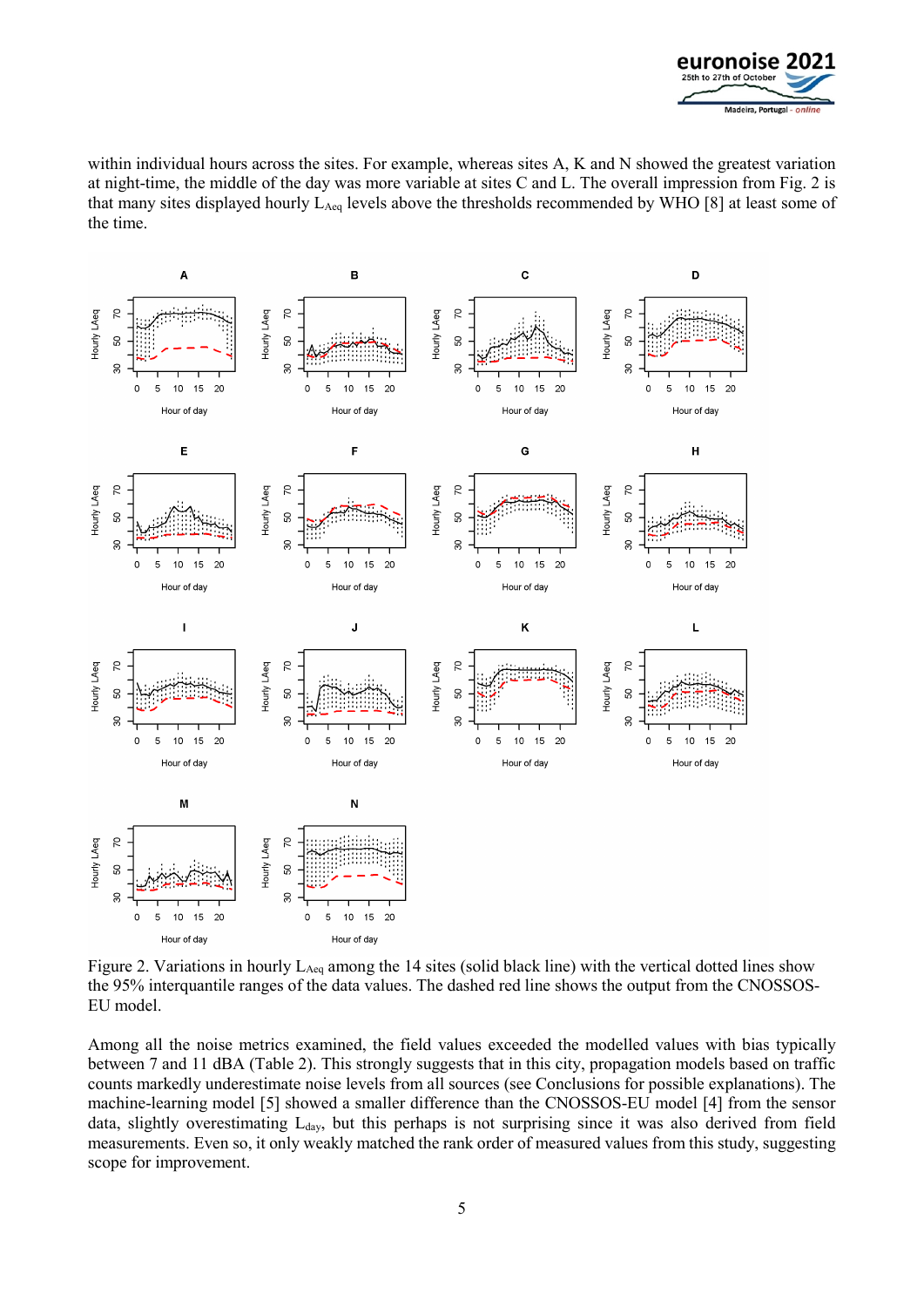



| $\alpha$ indefinite-determing (NL) [5]. Dias [5] estimates by now much the measured values exceed the modelled values (mean $\pm$ 50% commented microan). |               |                |                 |                        |                |                    |                 |             |                |           |                 |
|-----------------------------------------------------------------------------------------------------------------------------------------------------------|---------------|----------------|-----------------|------------------------|----------------|--------------------|-----------------|-------------|----------------|-----------|-----------------|
|                                                                                                                                                           | $L_{\rm day}$ |                |                 | $L$ <sub>evening</sub> |                | $L_{\text{night}}$ |                 | $L_{Aeq16}$ |                | $L_{den}$ |                 |
| Site                                                                                                                                                      | Measured      | CNOSSOS-       | ML model        | Measured               | CNOSSOS-       | Measured           | CNOSSOS-        | Measured    | CNOSSOS-       | Measured  | CNOSSOS-        |
|                                                                                                                                                           |               | EU             |                 |                        | EU             |                    | EU              |             | EU             |           | EU              |
| $\mathbf{A}$                                                                                                                                              | 70.4          | 45.2           | 60.8            | 67.1                   | 42.1           | 65.2               | 39.0            | 69.8        | 44.6           | 72.9      | 45.5            |
| B                                                                                                                                                         | 48.6          | 49.0           | 50.8            | 43.8                   | 45.5           | 43.3               | 41.4            | 47.9        | 48.4           | 50.8      | 48.1            |
| $\mathbf C$                                                                                                                                               | 55.0          | 38.0           | 55.6            | 43.4                   | 36.5           | 44.4               | 35.5            | 53.8        | 37.7           | 54.2      | 41.5            |
| D                                                                                                                                                         | 65.8          | 50.6           | 60.7            | 60.5                   | 47.3           | 58.5               | 42.6            | 65.0        | 50.0           | 66.9      | 49.5            |
| E                                                                                                                                                         | 53.7          | 37.9           | 54.2            | 43.5                   | 36.4           | 43.2               | 35.5            | 52.5        | 37.5           | 53.0      | 41.5            |
| $\mathbf{F}$                                                                                                                                              | 54.5          | 58.8           | 63.0            | 48.9                   | 55.1           | 48.5               | 50.8            | 53.6        | 58.1           | 56.2      | 57.5            |
| G                                                                                                                                                         | 61.7          | 64.5           | 60.4            | 59.0                   | 60.3           | 56.0               | 56.1            | 61.2        | 63.7           | 63.9      | 62.8            |
| $\mathbf H$                                                                                                                                               | 51.1          | 45.7           | 55.5            | 45.2                   | 42.3           | 45.5               | 39.0            | 50.2        | 45.1           | 53.0      | 45.5            |
|                                                                                                                                                           | 56.5          | 46.7           | 55.4            | 51.5                   | 43.5           | 52.9               | 40.1            | 55.7        | 46.1           | 59.8      | 46.7            |
|                                                                                                                                                           | 52.6          | 37.5           | 52.1            | 45.9                   | 36.2           | 52.5               | 35.4            | 51.6        | 37.2           | 58.5      | 41.4            |
| $\rm K$                                                                                                                                                   | 67.4          | 60.1           | 59.8            | 64.8                   | 56.6           | 62.4               | 52.2            | 66.9        | 59.5           | 70.1      | 59.0            |
| L                                                                                                                                                         | 56.6          | 51.7           | 69.6            | 51.3                   | 48.1           | 50.3               | 43.5            | 55.7        | 51.0           | 58.2      | 50.4            |
| M                                                                                                                                                         | 47.3          | 40.0           | 57.7            | 46.7                   | 37.8           | 43.0               | 36.0            | 47.1        | 39.5           | 50.7      | 42.2            |
| $\mathbf N$                                                                                                                                               | 65.3          | 45.8           | 62.6            | 62.5                   | 42.7           | 63.0               | 39.4            | 64.7        | 45.2           | 69.7      | 45.9            |
| <b>Bias</b>                                                                                                                                               |               | $9.6 \pm 5.04$ | $-0.8 \pm 3.76$ |                        | $7.4 \pm 4.77$ |                    | $10.2 \pm 4.79$ |             | $9.4 \pm 4.98$ |           | $11.4 \pm 4.70$ |

Table 2. Comparison of estimated dBA metrics for the 14 sites in Southampton based on field measurements and the CNOSSOS-EU model [4] and Machine-Learning (ML) [5]. Bias [9] estimates by how much the measured values exceed the modelled values (mean  $\pm$  95% confidence interval).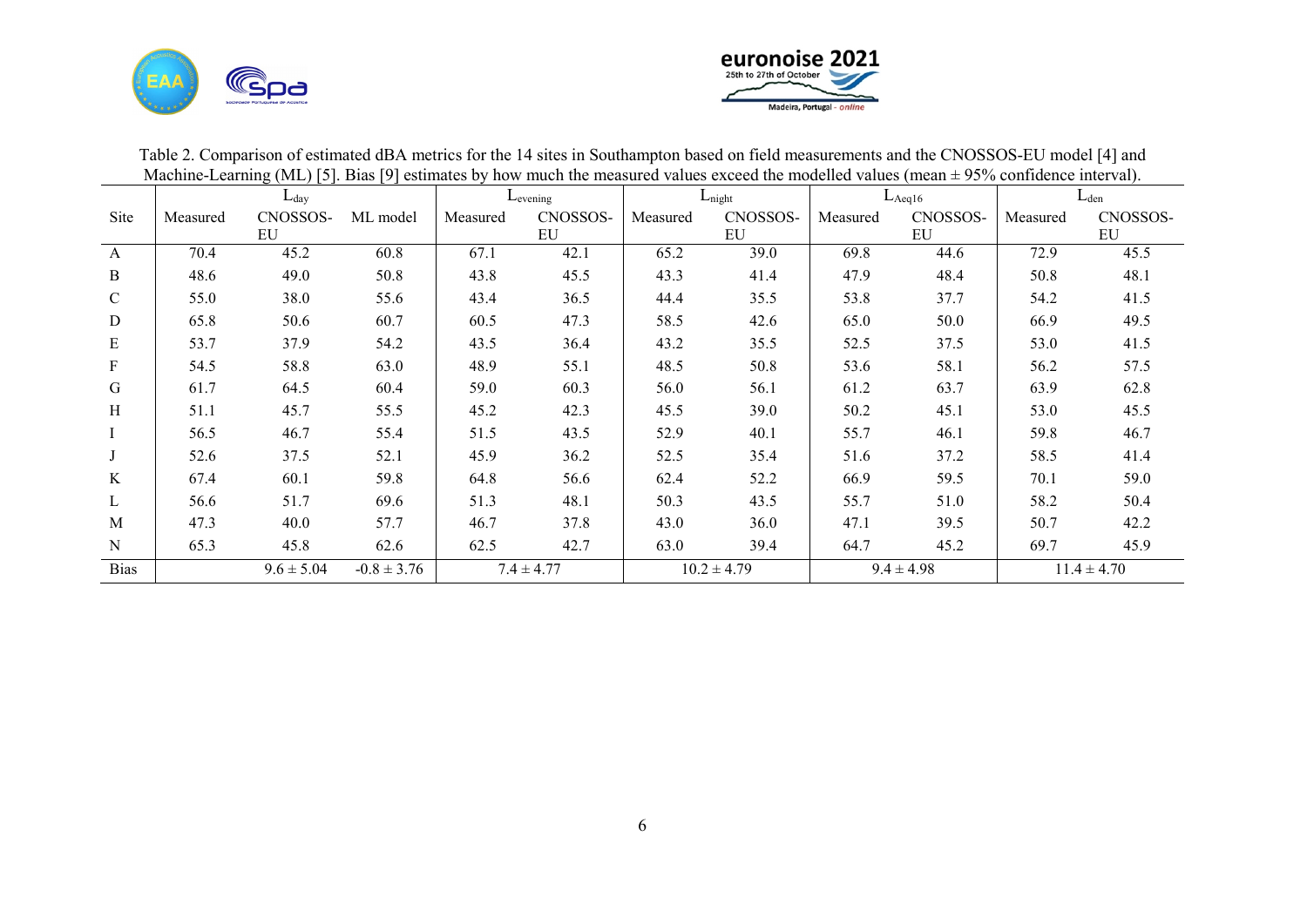



# **4 Conclusions**

To our knowledge, this is one of the first applications of the AudioMoth [6] for the monitoring and assessment of anthropogenic noise in urban areas. AudioMoth devices have many of the characteristics recommended for low cost noise sensors [10] and with appropriate frequency response correction (necessary to calculate dBA), we encourage their application in further studies.

Our preliminary analysis of the noise levels recorded at building facades and the output of the CNOSSOS-EU model shows both marked similarities in some respects and strong differences in others. The key to moving forward is to understand how these similarities and differences arise, and therefore what can be done to ensure noise assessments capture population exposure to both source-specific noise and total noise. The similarities in the patterns of diurnal variations between measured and modelled noise levels is encouraging. Since the primary determinant of this pattern in the CNOSSOS-EU model is traffic counts and traffic speed, this might suggest that the changes in measured noise similarly reflect traffic flows. However, the elevations of the curves in Figure 2 indicate substantial differences in the levels of measured and modelled noise. A possible explanation might be that traffic was not the dominant source of noise in the city, yet the pattern of change might suggest it is. Both the CNOSSOS-EU model and the recordings were made during the coronavirus lockdown when flights, trains and ship movements were minimal, and many businesses were closed. Given this, it is not easy to identify an alternative dominant noise source. Indeed, if traffic noise is not the primary source, relying solely on traffic counts to model noise might lead to underestimations of exposure. Further work is needed to assess the spatial variations in the coincidence of the curves in Figure 2 because this might indicate the cause of the differences. Traffic counts are not available for all roads and the methods used to extrapolate them to all roads may introduce unknown errors into noise models. Well-placed sensors have the potential to capture differences across space and time that can enhance exposure assessments from existing noise propagation algorithms through some form of integrated model.

While it may be argued that sensors are advantageous because they capture noise from all sources, this can also be a disadvantage as not all sounds are equally annoying. For example, a bird singing next to a recorder may dominate a recording and produce a high  $L_{Aeq}$  yet result in minor annoyance with no harm to anyone nearby. Such events, however, tend to be episodic and should not impact longer term noise measurements from well-placed sensors. A key issue in any noise exposure assessment is that summary indices such as equivalent noise levels conceal a multitude of issues. As Wunderli *et al.* [11] highlight, "...*[LAeq] is the best of all the bad noise exposure metrics*". Even so, we know far too little about how long term exposure to intermittent noise affects people compared with short-term exposure at higher volumes with the same *L<sub>Aeq</sub>*. Full spectrum sound recordings from sensors offer the potential for the development of far more appropriate indices through postprocessing than noise propagation models can currently provide. More studies are needed to look at the utility of low-cost sensors to supplement noise models (e.g. in epidemiological studies for sensitivity analysis on the relationship of changes in noise levels and health conditions), or provide alternative exposures where total noise levels are of interest.

# **Acknowledgements**

We are very grateful to the many volunteers who made this study possible by hosting AudioMoth devices on their properties. AudioMoth were supplied by Jake Snaddon and Open Acoustic Devices. Jake Hollebon and John Fithyan provided invaluable help in the anechoic chamber. Richard Cornes helped track down appropriate met station data. TAS was supported by an EPSRC Doctoral Prize Fellowship at the University of Southampton.